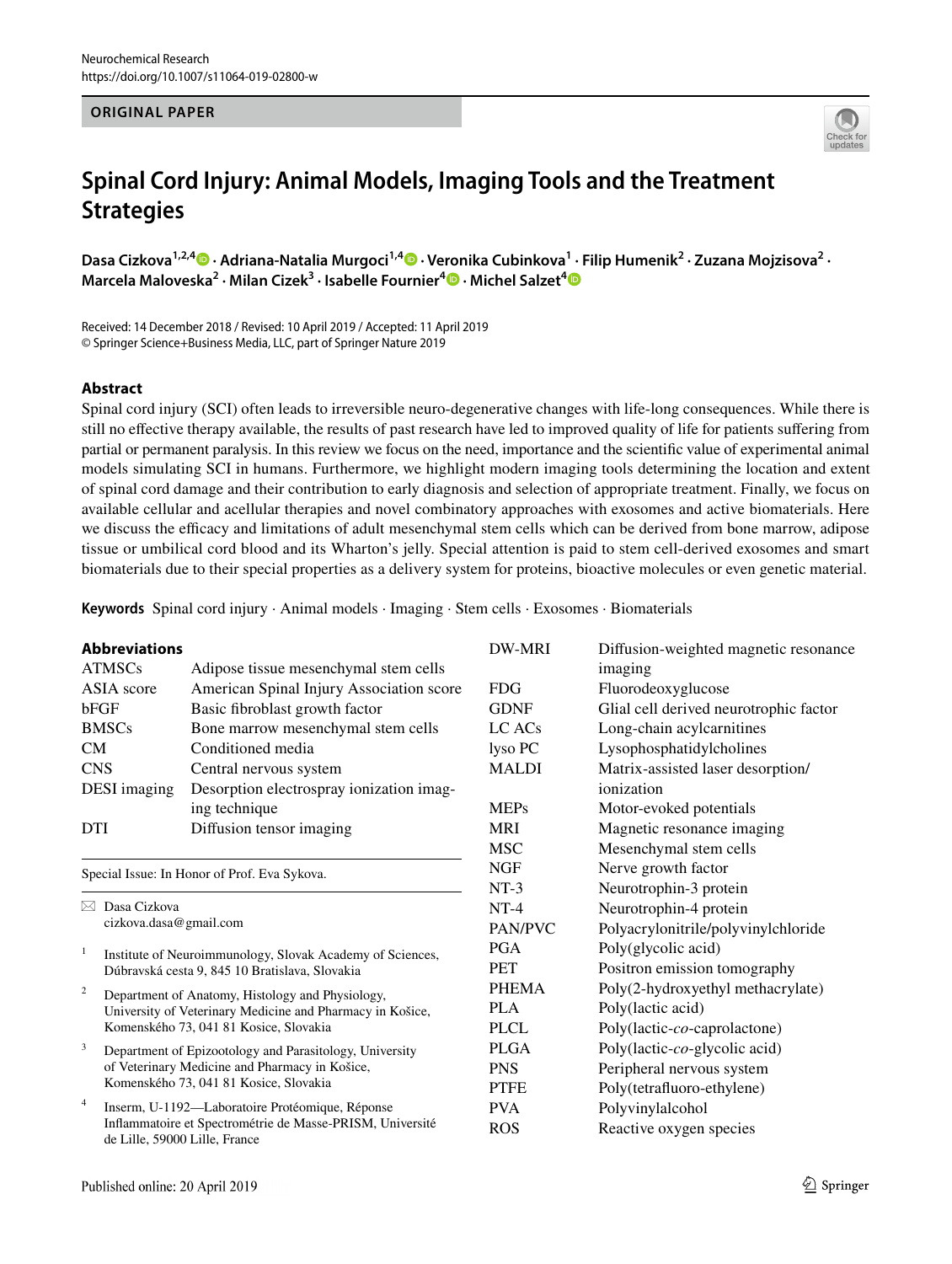| <b>SEPs</b>   | Somato-sensory evoked potentials    |
|---------------|-------------------------------------|
| <b>SCI</b>    | Spinal cord injury                  |
| <b>TBI</b>    | Traumatic brain injury              |
| UC            | Umbilical cord                      |
| <b>UCMSC</b>  | Umbilical cord derived mesenchymal  |
|               | stem cells                          |
| WJ            | Wharton's jelly                     |
| <b>WJMSCs</b> | Wharton's jelly derived mesenchymal |
|               | stem cells                          |

# **Introduction**

Spinal cord injury (SCI) is a devastating neuro-degenerative disorder which still lacks efective treatment and causes a signifcant fnancial burden for the families afected and the whole of society [[1](#page-7-0)]. After direct mechanical insult involving initial primary injury, the spinal cord undergoes multiple pathological changes which are associated with secondary damage. This status is represented by the pathophysiological cascade accompanied by progressive haemorrhaging, intravascular thrombosis and vasospasm leading to ischemia and edema. Both events result in production of free radicals, which cause lipid peroxidation, excitotoxicity, apoptotic and necrotic cell death, and fnally infammation and immunological response afecting intact, neighbouring tissue. This secondary damage expands well beyond the original injury site into adjacent spinal cord segments [\[2](#page-7-1)].

# **The Importance of Animal Models for Translation Medicine**

In order to understand the pathological basis of SCI and to develop efficient treatment strategies, a number of different animal models have been widely used. Historically, these models included nonhuman primates as well as cats and dogs, prior to using rodents [[3,](#page-7-2) [4](#page-7-3)]. The frst SCI experiment conducted on dogs was described by Allen in 1911. In that study a weight-drop technique was used, and later on it was adapted to rats [\[5](#page-7-4)]. Since that time, various surgical approaches to create the most reliable animal models of SCI have been used, such as aneurysm clip compression [[6\]](#page-7-5) or forceps compression [\[7](#page-7-6)]. Currently the most preferable types of surgery are contusion, compression and transection with various modifications [[8\]](#page-7-7). However, before choosing an appropriate animal model of SCI it is necessary to identify the main aims and purpose of the study. Experimental animals, in contrast to human patients, are injured under controlled conditions with a simple wound to a targeted spinal region and are more uniform and less complex. Generally people suffer from multiple injuries, such as fracture of vertebrae, or even accompanying traumatic injury of the brain [[7,](#page-7-6) [9\]](#page-7-8).

## **Animal Models Used for SCI Modelling**

Currently, rodents seem to be the species most in demand for preliminary SCI experiments for several reasons [\[9](#page-7-8)]. Rat models allow us to monitor the physiological parameters and the pathological events that follow SCI. Moreover, some observations from rat studies have led to potential therapy strategies for patients with SCI [[10](#page-7-9)]. Induction of injury in rat models either by spinal contusion, weight-drop or epidural balloon compression can lead to tissue degeneration at the epicenter of the injury, extending to neighbouring segments [\[11\]](#page-7-10). Surprisingly, even when severe SCI was induced, after some period progressive spontaneous recovery was observed [\[12](#page-7-11)-[15\]](#page-7-12). Spontaneous recovery in rodent models therefore poses an inconvenience that has to be considered when evaluating the fnal results for therapeutic strategies.

On the other hand, inducing SCI in dogs can be considered as intermediate between rodent models and human clinical trials. Moreover, pre-clinical trials on chondrodystrophic dog's models (with spontaneous acute SCI) can be performed. In that case, dogs are patients and not models. It provides us with an opportunity for screening potential treatments before human application. In dogs the mechanisms of injury are similar to those in human patients and are comparable in terms of pathology, monitoring of function and conclusions [[16,](#page-7-13) [17\]](#page-7-14).

An alternative to already-existing dog and non-human primate models exists in the form of the minipig spinal injury model, which is characterized by consistent injury and stable neurological deficit after surgery  $[13, 18]$  $[13, 18]$  $[13, 18]$ . One of the advantages of this model is that the pig spinal cord has some anatomical features similar to the human spinal cord, which allows this model to be used to test the effect of both extradural and intrathecally injected substances [[19\]](#page-7-17).

Because of the genetic, biological and physiological similarities, non-human primates may be essential models for the evaluation of potential therapies. The main limitations of using primate models are ethical concerns and high operating and care costs.

#### **Experimental SCI Procedure**

Many diferent studies showed that animal strains, age, sex, injury model, anaesthesia or hypothermia can have an impact upon the obtained data. A considerable variability in locomotor and sensory recovery between rat strains was noted [[20,](#page-7-18) [21\]](#page-7-19). Thus, the locomotor recovery in Sprague–Dawley is quicker than that of Wistar rats, which is not well understood but seems to be related to genetic factors [[20\]](#page-7-18). Furthermore, both female and male rats enrolled in SCI modelling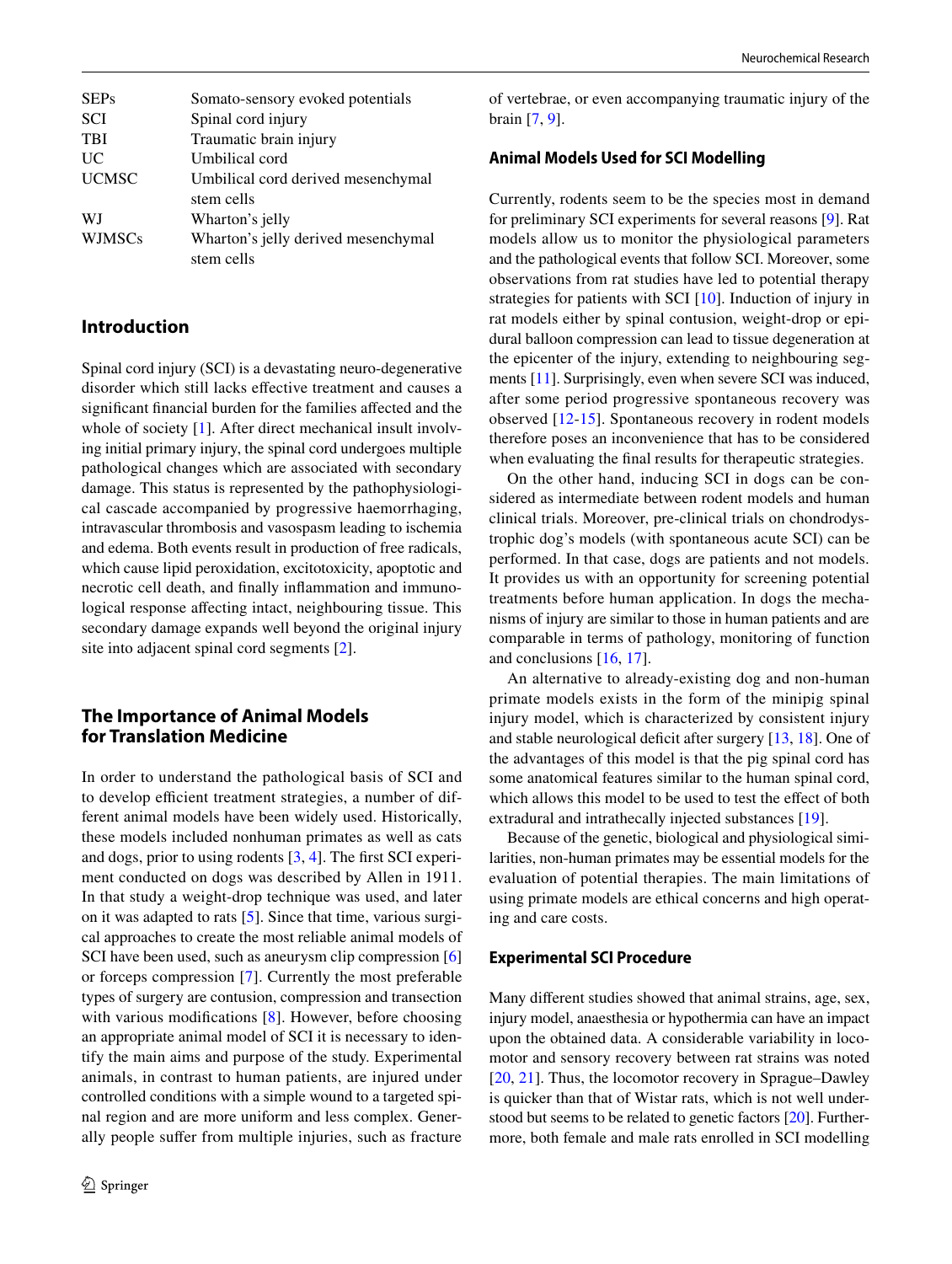have some limitations. In females, which have shorter and straighter urethra, the urinating procedure is easier and much faster onset of an automatic urinary bladder occur in comparison with males. On the other hand, female rats exhibit hormonal instability, which can have an impact on behavioural testing [[21,](#page-7-19) [22\]](#page-7-20). Other important factors are the conditions during surgery, anaesthesia, body temperature, blood pressure, type and spinal level of injury. In the past, hypothermia has been extensively used in the treatment of traumatic SCI [\[20-](#page-7-18)[22](#page-7-20)]. Many studies have shown the efect of hypothermia in optimizing functional outcome of mild and moderate traumatic SCI, but not against severe traumatic injury. Various effects of hypothermia in SCI has been extensively reviewed elsewhere [[23\]](#page-7-21).

#### **Assessment of Functional Recovery**

An important consequence of SCI is the loss of bladder function. Manual bladder releasing is required during frst 7–10 days after injury. In animal studies the assessment of bladder function is rarely used, but some simple procedures are involved to assess bladder dysfunction over time [\[24,](#page-7-22) [25](#page-7-23)].

To evaluate the loss and recovery of sensory and locomotor functions the various behavioral tests are used. The most visible sign of recovery from SCI is recovery of the ability to walk. In order to measure the locomotor outcomes, the BBB scale rating developed by Basso et al.[[26](#page-7-24)] was standardized across laboratories. The BBB score evaluate the functions of hind limbs during free-moving locomotion of animals in open feld, on a scale from 0 (complete paralysis) to 21 (normal locomotion). Automatic system for analysing parameters relating to gait is represented by Catwalk. For the monitoring of sensory recovery there are used tests for sensitivity to heat and cold, the von Frey test for mechanical allodynia. In experimental SCI, some refex responsebased tests, such as toe spread refex, hind limb placing test, righting refex are used to assess recovery, too. For example, righting refex test represent the time, which spent an animal to reach a normal position after being placed on its back [[27\]](#page-7-25). For choosing the appropriate behavioural tests it is necessary to consider, which animals we are using and which kind of data we would like to obtain.

Overall, it is essential to understand the diferent aspects of the pathology of animal models used in SCI research and correlate them with the pathology of human patients, and to fnd an appropriate interpretation of the results obtained from experimental animal studies [[10](#page-7-9)]. Even though there are some limitations, animal models represent an irreplaceable and crucial tool in research into SCIs. It is important to understand that animal models for human SCI are not able to reproduce all its complexities, thus it is crucial to defne a specifc question and to ensure that the chosen model is ft-for-purpose. Furthermore, for any translational drug development strategy these models have to be carefully selected and designed.

# **Advances in Spinal Cord Injury Imaging Techniques**

For primary diagnosis of acute SCI to confrm and localize the site and extent of traumatic injury in experimental models or in clinical patients, precise imaging methods are needed (Table [1\)](#page-3-0).

# **Radiography**

One of the frst imaging tools was radiography, an imaging technique using X-rays (gamma rays) which could be used for visualization of the spinal cord in three standard projections: antero-posterior, lateral and open-mouth odontoid view. With this imagining we can identify only vertebral fracture, degenerative disorders or tumours, because there is relatively low sensitivity for SCI detection (50.7%) [\[28](#page-7-26)].

## **Myelography**

Another imaging method is myelography, a fuoroscopic method based on injection and recording of motion of contrasting solution in the spinal column. Flow of contrast dye is blocked or diverted if there is any abnormality. The benefts of this method lie in obtaining relatively fast results and quick recovery of patients, up to four hours. However, there are many risks such as allergic reactions, nausea, headaches, paralysis or loss of bladder control [[29](#page-7-27)]. Radiography and myelography are nowadays mostly used in small veterinary clinics, especially for their low price. These methods were replaced with traditional computer tomography and magnetic resonance.

## **Positron Emission Tomography (PET)**

The studies on PET use in the spinal cord have been few, no systematic effort to determine the value of PET in the diagnostic and management of SCI was done, comparative to large studies in the brain. The PET imaging of the spinal cord is retrained by the small size of the spinal cord, low resolution of PET, significantly lower  $^{18}F$ -fluorodeoxyglucose (FDG) uptake in the spinal cord than in the brain and potential contamination from vertebral bone marrow. But, acquisition of PET concurrent with MRI can solve the problems related to small size and miserable PET visibility of the spinal cord. Currently technology is sufficient to detect and quantify the abnormalities in the spinal cord, therefore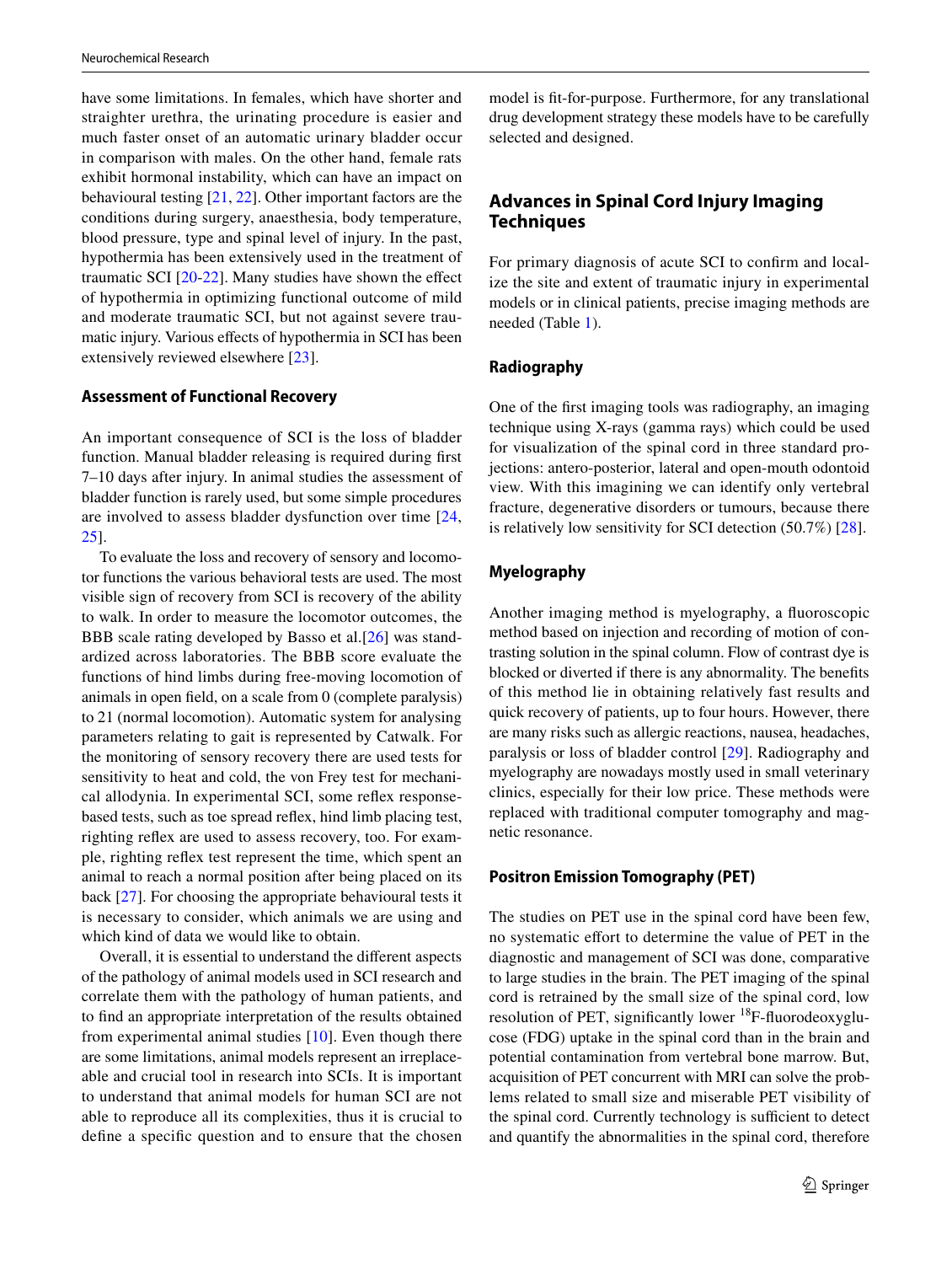| Methods     | Description and outcome of imaging techniques                                                                                                                                                                                                                                                                                                                                                                                                                                                                                   | References        |
|-------------|---------------------------------------------------------------------------------------------------------------------------------------------------------------------------------------------------------------------------------------------------------------------------------------------------------------------------------------------------------------------------------------------------------------------------------------------------------------------------------------------------------------------------------|-------------------|
| Radiography | - Using X-rays (gamma rays) for visualization of the spinal cord in 3 standard projections<br>- Relatively low sensitivity for SCI detection                                                                                                                                                                                                                                                                                                                                                                                    |                   |
|             | Myelography – Motion of contrasting solution in the spinal column to evaluate the spinal cord, nerve roots and spinal meninges                                                                                                                                                                                                                                                                                                                                                                                                  | [29]              |
| <b>CT</b>   | - Series of X-rays in "slices" through the body analysed by a computer<br>- Ideally suited for identifying acute haemorrhage after SCI                                                                                                                                                                                                                                                                                                                                                                                          | [83]              |
| <b>PET</b>  | - Use radioactive positrons (positively charged particles) to detect differences in metabolic and chemical activity in<br>the body<br>- Whereas CT and MRI scans look at structures in the body, a PET scan looks at function                                                                                                                                                                                                                                                                                                   | $\left[30\right]$ |
| MRI         | - Use magnets rather than X-rays to produce the image<br>- Provide information about morphology and anatomy of the spinal cord<br>- Identify bone marrow edema in injured vertebrae that cannot be seen on CT scans<br>- An important role in case of discordance between clinical status and CT imaging<br>- Superior visualization of the soft tissue structures and enabled better recognition of the pathologies involving<br>intervertebral disks, ligaments, and neural tissues including the spinal cord and nerve roots | [84–86]           |
| DTI         | - MRI-based technique, used for describing biologic tissues microstructures, that exploit quantification of water<br>diffusion in tissues<br>- To quantify the degree of white matter integrity, to predict recovery, and to monitor the effects of therapeutic<br>interventions<br>- The relationship between nerve tract-specific changes and clinical status                                                                                                                                                                 | [87]              |

PET should be routinely correlated with MRI in spinal cord disease to improve patient care [\[30](#page-8-0)].

<span id="page-3-0"></span>**Table 1** Imaging techniques used for spinal cord injury diagnostic

## **Magnetic Resonance Imaging (MRI) and Diferent Types of MRI**

Computer tomography is another method using X-rays, while MRI uses a magnetic feld, magnetic feld gradient and radio waves to produce computer cross-sectional images of the internal organs in the body [\[29](#page-7-27)]. The mechanism of MRI is based on the fact that the hydrogen atoms in molecules of water in diferent tissues of the body are excited by the initial signal and then emit a frequency signal which is measured by the receiving coil [\[31](#page-8-1)]. Using this method we can distinguish between ligamentous injury, epidural or intramedullary hematoma and disc hernia [[32\]](#page-8-2).

A novel non-invasive method using specific MRI sequences is difusion-weighted MRI (DW-MRI). It analyses the difusion of water molecules in other tissues of the body to produce contrasts with images of MRI. A specifc type of this method is difusion tensor imaging (DTI), which generates colour images of tissue. Each colour represents some direction of water difusion in tissue [[31\]](#page-8-1). DTI can be used to diagnose various lesions of the spinal cord, such as infammation, tumor or ischemia [\[31\]](#page-8-1). All these disorders are imaged as deformation, interruption or displacement of fbers as the result of the strength and direction of molecular water movement in the white matter of the spinal cord [\[33](#page-8-3)]. According to new fndings, DTI can be a useful method for quantifcation of SCI pathology along the rostro-caudal axis.

In order to better understand the key players in infammatory processes, a novel form of 3D matrix-assisted laser desorption/ionization (MALDI) MR imaging was recently evolved for a spatio-temporal lipidomic evaluation across the damaged spinal cord tissue. This method demonstrates enhanced distribution of long-chain acylcarnitines (LC ACs) at the lesion site within the frst ten days after SCI [[34](#page-8-4)]. Previous studies have clearly documented that LC ACs are pro-infammatory and their accumulation may induce cytokine and reactive oxygen species (ROS) production, neurotoxicity, mitochondrial damage leading to decreased viability and fnally also to myelinated axon degradation in the peripheral nervous system (PNS) [[35-](#page-8-5) [37\]](#page-8-6). Furthermore, identifcation of the turnip-shaped distribution of LC ACs around the lesion periphery confrms that the immune response along the rostro-caudal axis is heterogeneous [[34,](#page-8-4) [36](#page-8-7), [38\]](#page-8-8).

Rostral to the lesion site where the LC AC and lysophosphatidylcholines (lyso PCs) distribution is distinct, the microenvironment is neurotrophic with recruitment of T regulator lymphocytes stimulating neurite outgrowth and axonal repair [\[36](#page-8-7)]. Caudal to the lesion site, the LC AC and lyso PC distribution is disrupted, contributing mainly to an infammatory microenvironment associated with the presence of neutrophils and absence of neurotrophic signals [[11](#page-7-10)]. In another study the authors applied similar MRI analyses to traumatic brain injury (TBI), revealing enhanced brainspecifc cerebrosides, but likewise missing the LC AC mass range [[39\]](#page-8-9). In contrast, when desorption electrospray ionization imaging (DESI) imaging was applied in SCI models, important lipid peroxidation products such as AA and DHA in negative mode were detected [\[40\]](#page-8-10). Nevertheless, 3D MRI techniques, used for the frst time, not only outline accumulation of LC ACs in response to SCI, but also their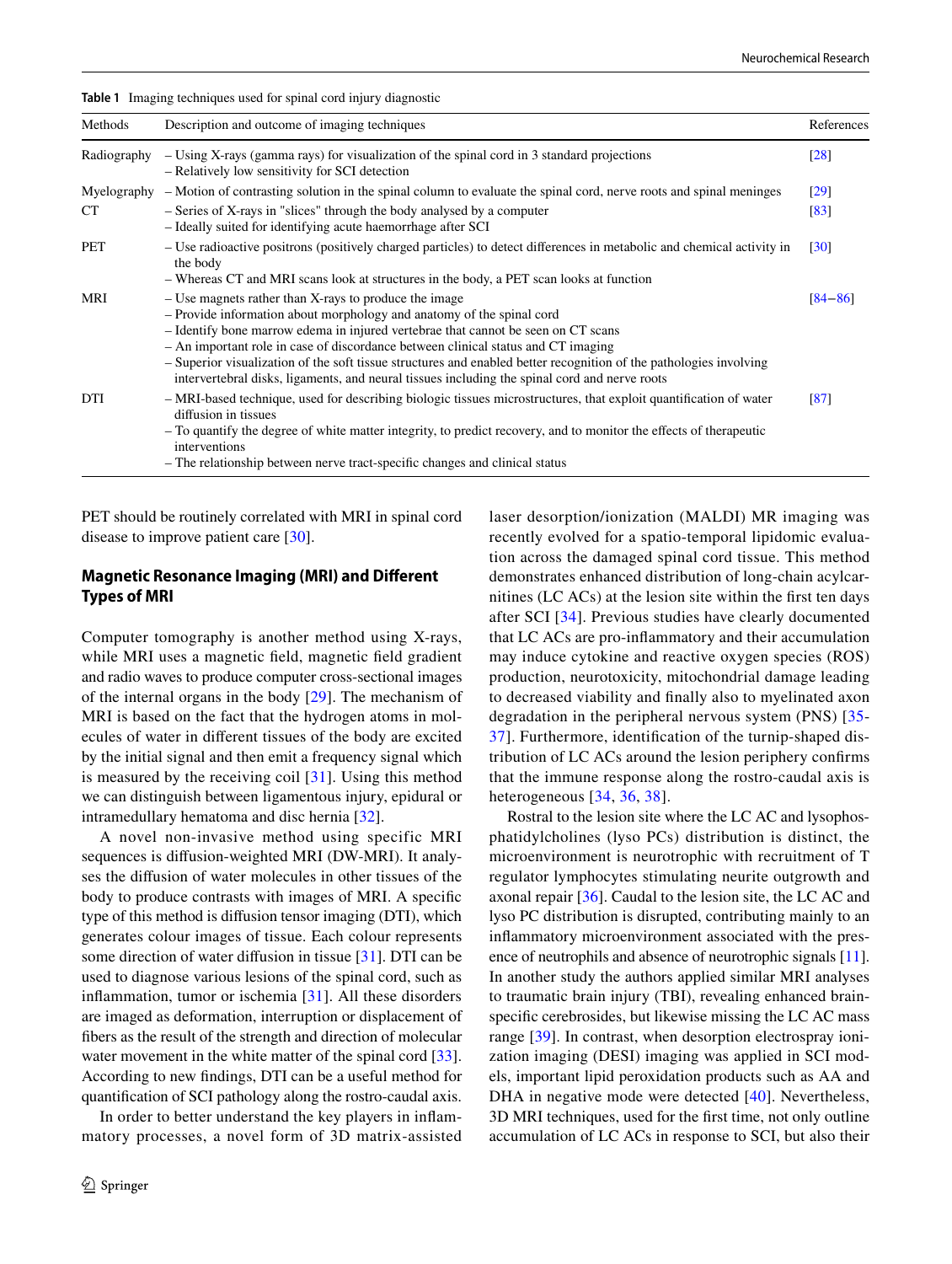spatial regionalization along the rostro-caudal axis, and their potential as candidate targets for SCI therapy.

# **Role of Adult Stem Cell‑Based Therapies**

The state-of-the-art interventions for spinal trauma are spinal decompression and stabilization followed by long-term targeted neuro-rehabilitation [\[41](#page-8-11)]. However, if the injury is classifed as severe, causing complete transection of axons, the standard care and basic treatment are inefective and patients remain paralyzed for the rest of their lives [[42\]](#page-8-12). Regenerative medicine strategies together with nanotechnologies [\[43\]](#page-8-13), spinal electric stimulation devices [[44](#page-8-14), [45\]](#page-8-15) and neuro-rehabilitation [[46\]](#page-8-16) are promising in terms of the development of cutting-edge therapies which may reach from bench to bedside for patients with traumatic injuries [\[47\]](#page-8-17). Many studies have shown progress in the feld of cellbased therapies, with experimental and clinical applications for central nervous system (CNS) trauma [\[48\]](#page-8-18). However, the key aspect for successful treatment is the use of proper stem cell sources, their exosomes alone or in combination with smart biomaterials supporting nerve growth within the lesion cavity, by providing trophic factors and bioactive molecules [[49\]](#page-8-19). There are also other aspects which need to be considered, such as appropriate timing for treatment, delivery routes, and of course the age and overall health condition of patients sufering from trauma and other factors.

## **Bone Marrow Mesenchymal Stem Cells (BMSCs)**

BMSCs were one of the frst stem cells involved in experimental and clinical trials to treat traumatic injuries [[50\]](#page-8-20). Previous studies showed that after contusion of the thoracic spinal cord and BMSCs transplantation in rats, partial improvements in motor, sensory and autonomic functions may occur which in some cases may also be associated with spared tissue volumes [\[51\]](#page-8-21). Further fndings showed that intravenous injections of BMSCs are more efective than freshly-prepared mononuclear fractions of bone marrow cells in the treatment of experimental SCI. When considering various delivery routes, similar neuroprotection was observed whether BMSCs were injected locally into the central cavity [[52](#page-8-22)], intrathecally [[53\]](#page-8-23) or systemically [[54,](#page-8-24) [55](#page-8-25)]. These experimental studies launched a series of I/II clinical trials using autologous, allogenic BMSCs or mononuclear fractions in patients with acute, sub-acute or chronic spinal cord lesions. In general, they revealed that the transplantation of BMSCs into patients is safe and without adverse efects [[50,](#page-8-20) [52](#page-8-22)]. Partial improvement in the American Spinal Injury Association (ASIA) score and partial recovery of somato-sensory evoked potentials (SEPs) and motor-evoked potentials (MEPs) have been observed in some patients in the acute or sub-acute phase. Although promising data have been obtained, larger groups of patients are needed before any conclusions can be drawn [\[56\]](#page-8-26). Since bone marrow isolation requires specialist intervention and in some donor cases there are certain limitations, other stem cell sources such as fat cells are presently being taken into account [\[57](#page-8-27)]. We can obtain them as waste tissue after liposuction or other surgical operations, and after cultivation a homogeneous population of mesenchymal stem cells (MSCs) is required [[57\]](#page-8-27).

#### **Adipose Tissue Mesenchymal Stem Cells (ATMSCs)**

ATMSCs seem to share many similar properties with BMSCs, including their morphology and the expression of cell surface antigens, but on the other hand they show different proliferation rates and multilineage capacities [[58](#page-8-28)]. In addition, conficting results have been reported from the clinical trials. While some indicate that ATMSCs are more effective than or at least as effective as BMSCs, others conclude that BMSCs are superior to ATMSCs [[59](#page-8-29)]. It is very difficult to prefer one type of cell over another, because they difer in their cytokine secretome, chemokine receptor expression and apoptosis [\[60](#page-8-30), [61](#page-8-31)]. Furthermore, experimental studies have confrmed that ATMSCs are cells with high proliferative capacity, capable of secreting basic fibroblast growth factor (bFGF), interferon-γ, and insulin-like growth factor-1 [\[60](#page-8-30), [61](#page-8-31)]. On the other hand BMSCs belong among the cells with slower proliferation rates, but with high potency in osteogenic and chondrogenic diferentiation, and secreting stem cell-derived factor-1 and hepatocyte growth factor [[60](#page-8-30), [61](#page-8-31)]. Thus both stem cell sources show immunomodulatory efects and broad biological activities which should be considered when choosing the MSC source for each specifc clinical application [\[59](#page-8-29), [62\]](#page-8-32).

Although the data from studies using adult stem cells are promising, fnal translations of pre-clinical fndings from animal models of SCI to human clinical trials have not met the therapeutic expectations. There were several reasons for this failure, such as variability in SCI experimental models or limited efficacy of adult stem cells, and therefore much efort has been put into fnding a more primitive source of stem cells. In this regard the therapeutic potential of umbilical cord (UC) Wharton's jelly (WJ) derived MSCs (WJM-SCs) has emerged [[63\]](#page-8-33). These cells are more primitive with high proliferative capacity, low immunogenicity and nontumorigenicity [\[64,](#page-9-4) [65](#page-9-5)]. Furthermore, they secrete high levels of neurotrophic factors bFGF, nerve growth factor (NGF), NT-3, NT-4, glial cell derived neurotrophic factor (GDNF) and other bioactive molecules related to neuroprotection, neurogenesis and angiogenesis [[63\]](#page-8-33). In the most recent study, repeated intrathecal delivery of WJMSCs into a rat experimental model of spinal cord trauma showed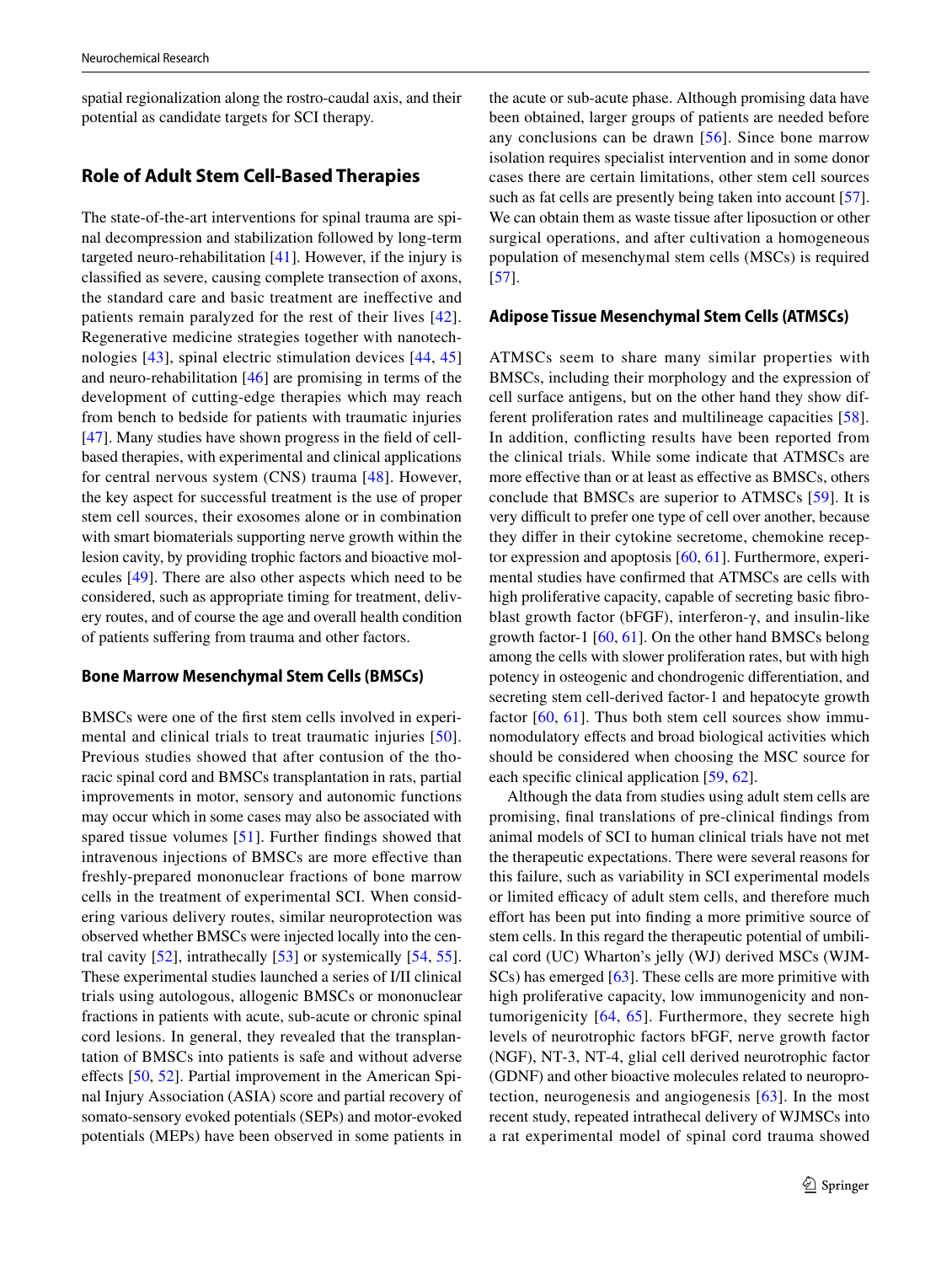dose-dependent beneficial effects [[66](#page-9-6)]. There are several clinical trials showing that systemic infusion of UCMSC for patients with multiple sclerosis is safe, but their potential therapeutic benefts need to be further investigated [\[67](#page-9-7)]. Overall, it is believed that hWJ-MSCs are the most suitable for potential wide use in clinical trials for neuro-degenerative disorders.

# **Condition Media and Exosomes as Potential Novel Therapeutic Tools**

Even if cell therapies for SCI show promise for tissue regeneration, there are some issues in the utilization of these approaches. The quality and intrinsic diferences between cells, the viability of transplanted cells and the immune response after transplantation, may limit stem cell-based treatment for spinal cord regeneration [[54,](#page-8-24) [68\]](#page-9-8).

## **Condition Media (CM) Derived from Cells**

As an alternative to cell therapies, CM may be considered. They have been shown to have beneficial effects on locomotor improvement and tissue repair, including axonal outgrowth, with clear efect on spinal cord regeneration after injuries [[69](#page-9-9)]. Various cells may be sources for CM, such as bone marrow stromal cells [[69](#page-9-9), [70](#page-9-10)], dental pulp-derived stem cells [[71\]](#page-9-11), endothelial progenitor cells, or UC cells. In general, MSCs release into CM neurotrophic factors which are able to promote locomotor improvements and tissue repair after SCI [[68\]](#page-9-8). The BMSC‐CM contain factors with anti‐apoptotic, proinfammatory, angiogenic and neuromodulator factors [\[68](#page-9-8), [69\]](#page-9-9). The CM administered for SCI therapy promoted axonal regrowth and locomotor recovery, reduced the lesion site and increased the blood vessel diameter within the lesion [[68,](#page-9-8) [70\]](#page-9-10). The composition of CM has limited concentration, so frequent administration over longer periods should be considered. CM may be delivered as intrathecal injections [\[69,](#page-9-9) [70\]](#page-9-10), or directly into a transected spinal cord lesion site using an osmotic pump [[68\]](#page-9-8).

#### **Exosomes**

Besides the positive efects of stem cells and conditioned medium on SCI, very recent studies point out the therapeutic potential of cell-derived exosomes. Exosomes are extracellular vesicles, 50–150 nm in diameter, with a lipid bilayer membrane similar to a cell donor membrane [\[72](#page-9-12)]. They are released by multiple types of cells and can be detected in all body fluids [\[72](#page-9-12), [73\]](#page-9-13). Jeffery D. Kocsisab et al. reported in 2015 that i-v delivery of MSCs exosomes into a rat model of SCI reduced the injury severity and improved functional recovery, although the injected MSCs were not detected at the SCI site [[74](#page-9-14)]. They suggest that MSCs exosomes can mediate transfer of miRNAs or systemic release of trophic factors at lesion level [\[74](#page-9-14)]. Recently the same group reported that MSCs exosomes travelled to the injured, but not the uninjured spinal cord, and are associated specifcally with M2 macrophages but not with macrophages expressing M1 phenotype or other types of cells [[74\]](#page-9-14). Composition analyses of exosomes showed a complex cargo represented by proteins, lipids, short and long forms of RNA and short fragments of DNA. The miR-133b expressed in MSCs exosomes have potential therapeutic beneft in the CNS, including SCI [[75\]](#page-9-15). The treatment of SCI rats with miR-133b exosomes reduced lesion volume, preserved neuronal cells and promoted neurite outgrowth after SCI [[75](#page-9-15)]. Furthermore, miR‐21 and miR‐19b detected also in MSCs exosomes have therapeutic efects in the rat model of SCI [[76\]](#page-9-16).

Taken together, these data suggest that MSC-derived exosomes have therapeutic efects on SCI through angiogenic properties, promoting axonal regeneration and suppressing glial scar formation. The animals treated with MSC-derived exosomes showed improved recovery of hindlimb locomotor function. These exosomes are more stable and may be stored for a longer time than cells and present no risk of aneuploidy, so have a lower risk of immune rejection [\[74](#page-9-14), [75\]](#page-9-15).

# **Designing Cellular and Acellular Biomaterial Therapies**

After many years of fundamental experimental studies in regenerative medicine, researchers have come to the conclusion that the best therapy approach for SCI lies in the combination of biomaterial scafolds, stem cell (cellular), CM or exosome (acellular) therapies and molecule delivery [\[77](#page-9-17)]. As SCIs result in apoptosis, formation of pseudocysts and scars, which inhibit regeneration in the injured region, there is a need to develop new biomaterials that could be seeded with cells or exosomes [[51\]](#page-8-21). The role of the biomaterial is to stimulate regeneration of cells and bridge disconnected parts of the spinal cord [[78\]](#page-9-18). Biomaterials should include attributes such as biocompatibility, porosity, permeability and mechanical properties to match with neural tissue. They should be able to support the attachment of cells, their growth and diferentiation.

Hydrogels and electrospun guidance channels seem to be among the most promising alternatives for SCI regeneration [[79](#page-9-19)]. Besides other characteristics they are able to prevent scar formation and create good conditions for tissue and neural regeneration [[79\]](#page-9-19). Hydrogels are biocompatible, chemically inert and non-toxic. They have many advantages also in clinical practice as they can be administered by injection, so the procedure is non-invasive and easily available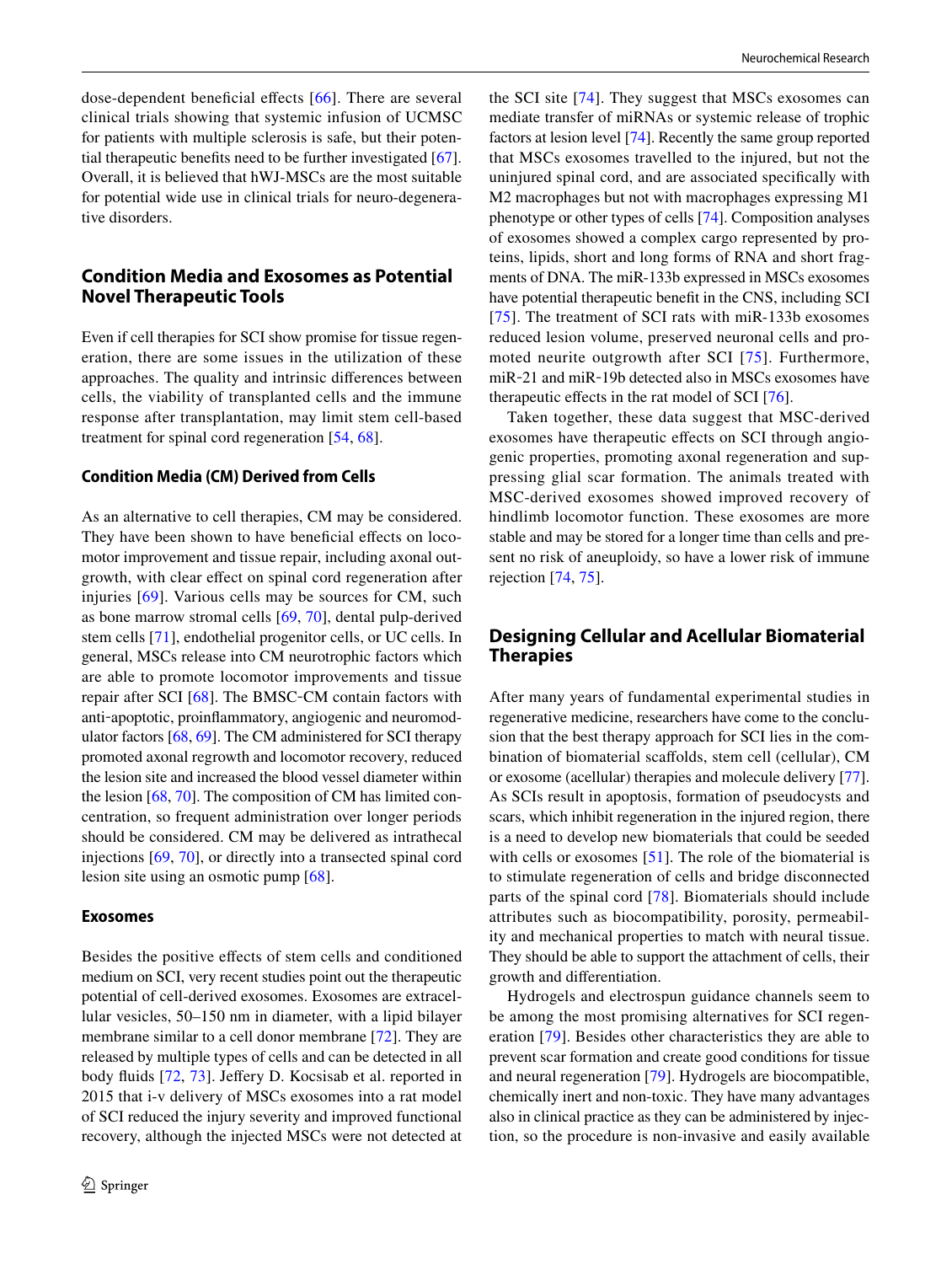

<span id="page-6-0"></span>**Fig. 1** Schematic design for the preliminary stages leading to experimental treatments of SCI using mesenchymal stem cells, cells derived condition medium, exosomes released by cells or biomaterial scafolds

for surgeons [\[80\]](#page-9-20). Other materials used for SCI treatment include non-degradable and degradable materials.

Non-degradable materials comprise silicone, polyacrylonitrile/polyvinylchloride (PAN/PVC), poly(tetrafuoroethylene) (PTFE), and poly(2-hydroxyethyl methacrylate) (PHEMA) [\[77\]](#page-9-17). They are highly biocompatible, but have many disadvantages, stimulate proliferation of infammatory cells and reveal signs of calcifcation [\[81](#page-9-21)]. On the other hand, there is no need to control the degradation rate and toxicity of degradation products [[77](#page-9-17)]. Degradable materials include synthetic polyvinylalcohol (PVA), Poly $(\alpha$ hydroxyacids) with poly(glycolic acid) (PGA), poly(lactic acid) (PLA), their co-polymer poly(lactic-*co*-glycolic acid) (PLGA) and poly(lactic-co-caprolactone) (PLCL) [[81\]](#page-9-21). Natural polymers are very accessible but very hard to purify, which can lead to activation of the immune system [[77](#page-9-17)]. They also manifest regular structure caused by highly—controlled synthesis [[79\]](#page-9-19).

Alginate sulphate is one of the most interesting injectable biomaterials, capable of binding and then progressively releasing various growth and neurotrophic factors [[82\]](#page-9-22). Providing a complex of bioactive molecules creates an optimal environment for long-term survival and ultimate diferentiation of co-cultivated neural progenitors in vitro [[82\]](#page-9-22). Thus, injected alginate-based biomaterial in the central lesion of injured spinal cord tissue stimulated multiple regenerative processes, particularly enhanced preservation of spinal cord tissue with increased numbers of surviving neurons and synaptic vesicles, corticospinal fbers and blood vessels [[49](#page-8-19)]. Infammation processes mediated by activating microglia were partially suppressed, although the astrocyte response was similar to that in rats after injury but without biomaterial therapy. These results indicate the possibility of therapeutic application of active alginate implants with a complex of bioactive molecules for the treatment of SCI. Thus the ideal biomaterial should be biodegradable, enabling re-growth of the natural environment without activating the immune response. Alginate-based biomaterials appear therefore to fulfl many of these criteria [[49\]](#page-8-19). Of course, there are many other biomaterials accessible and many still in development, so we can expect further progress in the use of biomaterials for SCI regeneration (Fig. [1\)](#page-6-0).

# **Conclusion**

Despite huge scientific efforts being done so far in spinal cord research, the fnal solution of the mystery of its regeneration is still missing. Fortunately, the care for patients with SCI improved, the new surgical methods together with supporting treatment and rehabilitation can minimize damage to the spinal cord and restore function to varying degree.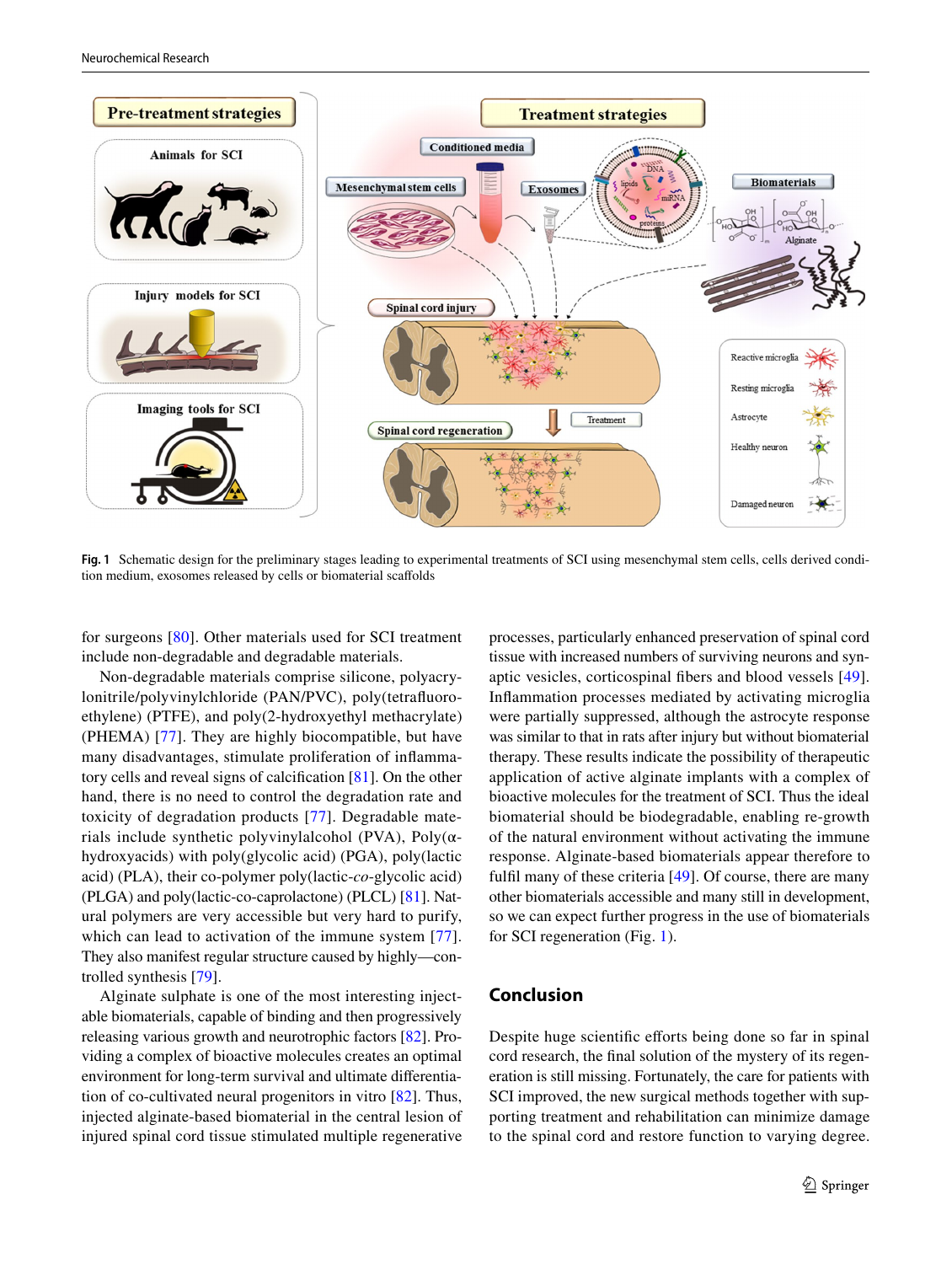It is clear that individual therapy had its particular value, but newer concepts suggest that it is necessary to combine these individual strategies to further enhance the final effect. Progress in research is giving patients hope that SCIs will be eventually repairable.

**Acknowledgements** This research was supported by: APVV 15-0613 (Dasa Cizkova), ERANET-AxonRepair (Dasa Cizkova), VEGA 2/0146/19, VEGA 1/0571/17, Grants from Ministère de L'Education Nationale, L'Enseignement Supérieur et de la Recherche, INSERM (Michel Salzet), SIRIC ONCOLille Grant INCD a-DGOS-Inserm 6041aa (Isabelle Fournier), IGA UVLF 06/2018 "Infuence of Regeneration Capacity of Nervous Tissue in vitro through Adult Stem Cells products".

**Author Contributions** All the authors contributed to the writing of the manuscript.

## **Compliance with Ethical Standards**

**Conflicts of interest** The authors declare no confict of interest.

# **References**

- <span id="page-7-0"></span>1. Dalamagkas K, Tsintou M, Seifalian AM (2018) Stem cells for spinal cord injuries bearing translational potential. Neural Regen Res 13:35–42. <https://doi.org/10.4103/1673-5374.224360>
- <span id="page-7-1"></span>2. Ellingson BM, Kurpad SN, Schmit BD (2008) Ex vivo difusion tensor imaging and quantitative tractography of the rat spinal cord during long-term recovery from moderate spinal contusion. J Magn Reson Imaging 28:1068–1079. [https://doi.org/10.1002/](https://doi.org/10.1002/jmri.21578) [jmri.21578](https://doi.org/10.1002/jmri.21578)
- <span id="page-7-2"></span>3. Akhtar AZ, Pippin JJ, Sandusky CB (2008) Animal models in spinal cord injury: a review. Rev Neurosci 19:47–60
- <span id="page-7-3"></span>4. Nakae A, Nakai K, Yano K et al (2011) The animal model of spinal cord injury as an experimental pain model. J Biomed Biotechnol 2011:939023. <https://doi.org/10.1155/2011/939023>
- <span id="page-7-4"></span>5. Wrathall JR, Pettegrew RK, Harvey F (1985) Spinal cord contusion in the rat: production of graded, reproducible, injury groups. Exp Neurol 88:108–122
- <span id="page-7-5"></span>6. Rivlin AS, Tator CH (1978) Efect of duration of acute spinal cord compression in a new acute cord injury model in the rat. Surg Neurol 10:38–43
- <span id="page-7-6"></span>7. Blight AR (1991) Morphometric analysis of a model of spinal cord injury in guinea pigs, with behavioral evidence of delayed secondary pathology. J Neurol Sci 103:156–171
- <span id="page-7-7"></span>8. Lukovic D, Moreno-Manzano V, Lopez-Mocholi E et al (2015) Complete rat spinal cord transection as a faithful model of spinal cord injury for translational cell transplantation. Sci Rep 5:9640. <https://doi.org/10.1038/srep09640>
- <span id="page-7-8"></span>9. Sharif-Alhoseini M, Khormali M, Rezaei M et al (2017) Animal models of spinal cord injury: a systematic review. Spinal Cord 55:714–721.<https://doi.org/10.1038/sc.2016.187>
- <span id="page-7-9"></span>10. Kjell J, Olson L (2016) Rat models of spinal cord injury: from pathology to potential therapies. Dis Model Mech 9:1125–1137. <https://doi.org/10.1242/dmm.025833>
- <span id="page-7-10"></span>11. Cizkova D, Le Marrec-Croq F, Franck J et al (2014) Alterations of protein composition along the rostro-caudal axis after spinal cord injury: proteomic, in vitro and in vivo analyses. Front Cell Neurosci 8:105. <https://doi.org/10.3389/fncel.2014.00105>
- <span id="page-7-11"></span>12. Basso DM, Beattie MS, Bresnahan JC et al (1996) MASCIS evaluation of open feld locomotor scores: efects of experience and teamwork on reliability. Multicenter Animal Spinal Cord Injury Study. J Neurotrauma 13:343–359. [https://doi.](https://doi.org/10.1089/neu.1996.13.343) [org/10.1089/neu.1996.13.343](https://doi.org/10.1089/neu.1996.13.343)
- <span id="page-7-15"></span>13. Navarro R, Juhas S, Keshavarzi S et al (2012) Chronic spinal compression model in minipigs: a systematic behavioral, qualitative, and quantitative neuropathological study. J Neurotrauma 29:499–513. <https://doi.org/10.1089/neu.2011.2076>
- 14. Noble LJ, Wrathall JR (1989) Correlative analyses of lesion development and functional status after graded spinal cord contusive injuries in the rat. Exp Neurol 103:34–40
- <span id="page-7-12"></span>15. Vanický I, Urdzíková L, Saganová K et al (2001) A simple and reproducible model of spinal cord injury induced by epidural balloon infation in the rat. J Neurotrauma 18:1399–1407. [https](https://doi.org/10.1089/08977150152725687) [://doi.org/10.1089/08977150152725687](https://doi.org/10.1089/08977150152725687)
- <span id="page-7-13"></span>16. Jefery ND, Smith PM, Lakatos A et al (2006) Clinical canine spinal cord injury provides an opportunity to examine the issues in translating laboratory techniques into practical therapy. Spinal Cord 44:584–593. <https://doi.org/10.1038/sj.sc.3101912>
- <span id="page-7-14"></span>17. Lim JH, Jung CS, Byeon YE et al (2007) Establishment of a canine spinal cord injury model induced by epidural balloon compression. J Vet Sci 8:89–94
- <span id="page-7-16"></span>18. Foditsch EE, Miclaus G, Patras I et al (2018) A new technique for minimal invasive complete spinal cord injury in minipigs. Acta Neurochir (Wien) 160:459–465. [https://doi.org/10.1007/](https://doi.org/10.1007/s00701-017-3442-3) [s00701-017-3442-3](https://doi.org/10.1007/s00701-017-3442-3)
- <span id="page-7-17"></span>19. Lee JHT, Jones CF, Okon EB et al (2013) A novel porcine model of traumatic thoracic spinal cord injury. J Neurotrauma 30:142–159. <https://doi.org/10.1089/neu.2012.2386>
- <span id="page-7-18"></span>20. Mills CD, Hains BC, Johnson KM, Hulsebosch CE (2001) Strain and model diferences in behavioral outcomes after spinal cord injury in rat. J Neurotrauma 18:743–756. [https://doi.](https://doi.org/10.1089/089771501316919111) [org/10.1089/089771501316919111](https://doi.org/10.1089/089771501316919111)
- <span id="page-7-19"></span>21. Sedý J, Urdzíková L, Jendelová P, Syková E (2008) Methods for behavioral testing of spinal cord injured rats. Neurosci Biobehav Rev 32:550–580. [https://doi.org/10.1016/j.neubi](https://doi.org/10.1016/j.neubiorev.2007.10.001) [orev.2007.10.001](https://doi.org/10.1016/j.neubiorev.2007.10.001)
- <span id="page-7-20"></span>22. Chaovipoch P, Jelks KAB, Gerhold LM et al (2006) 17betaestradiol is protective in spinal cord injury in post- and premenopausal rats. J Neurotrauma 23:830–852. [https://doi.](https://doi.org/10.1089/neu.2006.23.830) [org/10.1089/neu.2006.23.830](https://doi.org/10.1089/neu.2006.23.830)
- <span id="page-7-21"></span>23. Inamasu J, Nakamura Y, Ichikizaki K (2003) Induced hypothermia in experimental traumatic spinal cord injury: an update. J Neurol Sci 209:55–60
- <span id="page-7-22"></span>24. David BT, Steward O (2010) Deficits in bladder function following spinal cord injury vary depending on the level of the injury. Exp Neurol 226:128–135. [https://doi.org/10.1016/j.](https://doi.org/10.1016/j.expneurol.2010.08.014) [expneurol.2010.08.014](https://doi.org/10.1016/j.expneurol.2010.08.014)
- <span id="page-7-23"></span>25. Liebscher T, Schnell L, Schnell D et al (2005) Nogo-A antibody improves regeneration and locomotion of spinal cordinjured rats. Ann Neurol 58:706–719. [https://doi.org/10.1002/](https://doi.org/10.1002/ana.20627) [ana.20627](https://doi.org/10.1002/ana.20627)
- <span id="page-7-24"></span>26. Basso DM, Beattie MS, Bresnahan JC (1995) A sensitive and reliable locomotor rating scale for open feld testing in rats. J Neurotrauma 12:1–21.<https://doi.org/10.1089/neu.1995.12.1>
- <span id="page-7-25"></span>27. Tung A, Herrera S, Szafran MJ et al (2005) Efect of sleep deprivation on righting refex in the rat is partially reversed by administration of adenosine A1 and A2 receptor antagonists. Anesthesiology 102:1158–1164
- <span id="page-7-26"></span>28. Ryken TC, Hadley MN, Walters BC et al (2013) Radiographic assessment. Neurosurgery 72(Suppl 2):54–72. [https://doi.](https://doi.org/10.1227/NEU.0b013e318276edee) [org/10.1227/NEU.0b013e318276edee](https://doi.org/10.1227/NEU.0b013e318276edee)
- <span id="page-7-27"></span>29. Janssen M, Nabih A, Moussa W et al (2011) Evaluation of diagnosis techniques used for spinal injury related back pain. Pain Res Treat. [https://doi.org/10.1155/2011/478798d](https://doi.org/10.1155/2011/478798)oi: .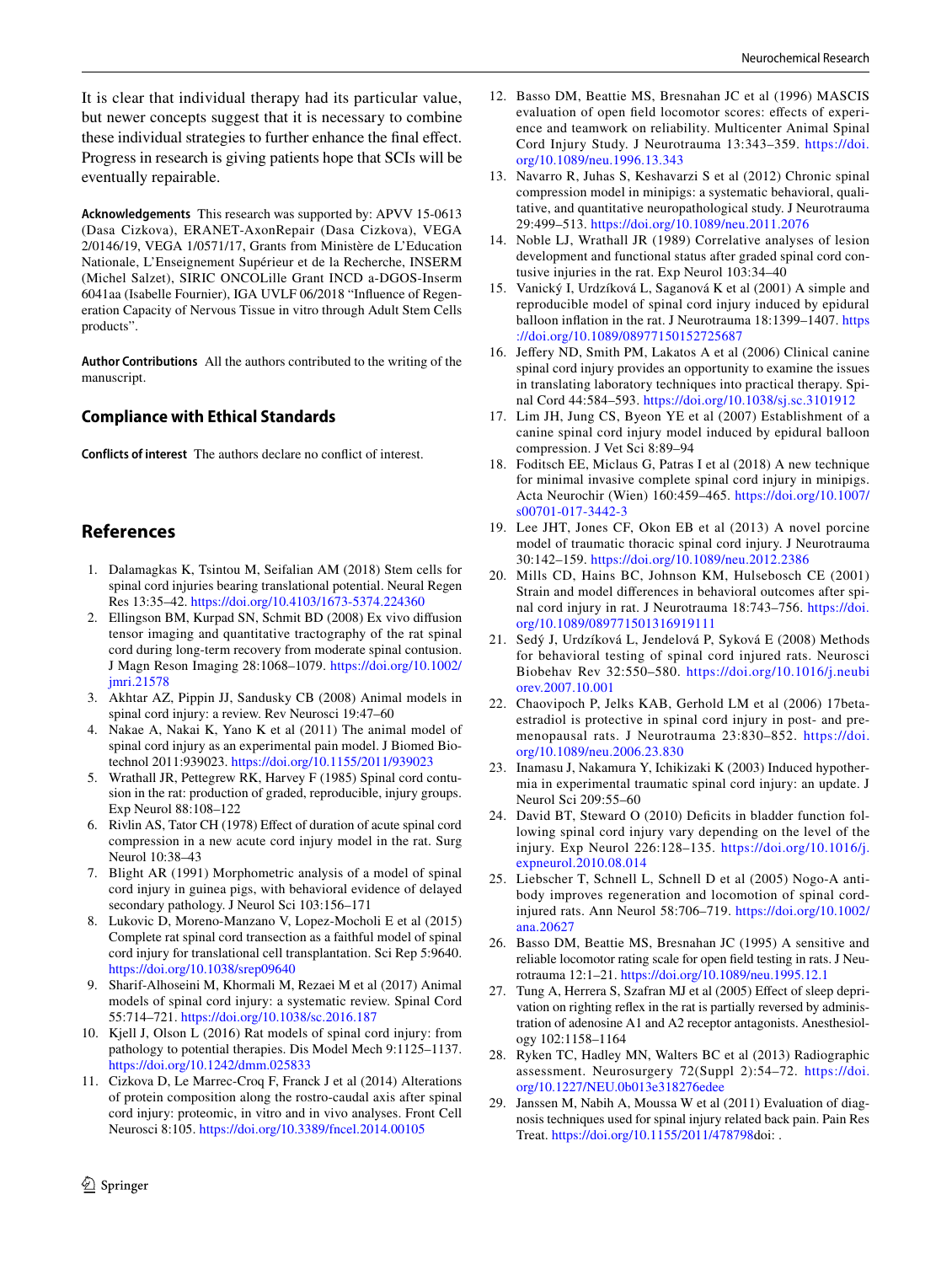- <span id="page-8-0"></span>30. Gupta V (2013) Positron emission tomography in spinal cord disease. Mayo Clin Proc 88:1188–1190. [https://doi.org/10.1016/j.](https://doi.org/10.1016/j.mayocp.2013.09.004) [mayocp.2013.09.004](https://doi.org/10.1016/j.mayocp.2013.09.004)
- <span id="page-8-1"></span>31. Mori S, Zhang J (2006) Principles of difusion tensor imaging and its applications to basic neuroscience research. Neuron 51:527– 539.<https://doi.org/10.1016/j.neuron.2006.08.012>
- <span id="page-8-2"></span>32. Parizel PM, van der Zijden T, Gaudino S et al (2010) Trauma of the spine and spinal cord: imaging strategies. Eur Spine J Of Publ Eur Spine Soc Eur Spinal Deform Soc Eur Sect Cerv Spine Res Soc 19(Suppl 1):S8–S17. [https://doi.org/10.1007/s0058](https://doi.org/10.1007/s00586-009-1123-5) [6-009-1123-5](https://doi.org/10.1007/s00586-009-1123-5)
- <span id="page-8-3"></span>33. Vargas MI, Gariani J, Delattre BA et al (2015) Three-dimensional MR imaging of the brachial plexus. Semin Musculoskelet Radiol 19:137–148.<https://doi.org/10.1055/s-0035-1546300>
- <span id="page-8-4"></span>34. Quanico J, Hauberg-Lotte L, Devaux S et al (2018) 3D MALDI mass spectrometry imaging reveals specifc localization of longchain acylcarnitines within a 10-day time window of spinal cord injury. Sci Rep 8:16083. [https://doi.org/10.1038/s41598-018-](https://doi.org/10.1038/s41598-018-34518-0) [34518-0](https://doi.org/10.1038/s41598-018-34518-0)
- <span id="page-8-5"></span>35. Adams SH, Hoppel CL, Lok KH et al (2009) Plasma acylcarnitine profles suggest incomplete long-chain fatty acid β-oxidation and altered tricarboxylic acid cycle activity in type 2 diabetic African-American women. J Nutr 139:1073–1081. [https://doi.org/10.3945/](https://doi.org/10.3945/jn.108.103754) [jn.108.103754](https://doi.org/10.3945/jn.108.103754)
- <span id="page-8-7"></span>36. Rutkowsky JM, Knotts TA, Ono-Moore KD et al (2014) Acylcarnitines activate proinfammatory signaling pathways. Am J Physiol Endocrinol Metab 306:E1378–E1387. [https://doi.org/10.1152/](https://doi.org/10.1152/ajpendo.00656.2013) [ajpendo.00656.2013](https://doi.org/10.1152/ajpendo.00656.2013)
- <span id="page-8-6"></span>37. Viader A, Sasaki Y, Kim S et al (2013) Aberrant Schwann cell lipid metabolism linked to mitochondrial defcits leads to axon degeneration and neuropathy. Neuron 77:886–898. [https://doi.](https://doi.org/10.1016/j.neuron.2013.01.012) [org/10.1016/j.neuron.2013.01.012](https://doi.org/10.1016/j.neuron.2013.01.012)
- <span id="page-8-8"></span>38. Devaux S, Cizkova D, Quanico J et al (2016) Proteomic analysis of the spatio-temporal based molecular kinetics of acute spinal cord injury identifes a time- and segment-specifc window for efective tissue repair. Mol Cell Proteomics 15:2641–2670. [https](https://doi.org/10.1074/mcp.M115.057794) [://doi.org/10.1074/mcp.M115.057794](https://doi.org/10.1074/mcp.M115.057794)
- <span id="page-8-9"></span>39. Roux A, Muller L, Jackson SN et al (2016) Mass spectrometry imaging of rat brain lipid profle changes over time following traumatic brain injury. J Neurosci Methods 272:19–32. [https://doi.](https://doi.org/10.1016/j.jneumeth.2016.02.004) [org/10.1016/j.jneumeth.2016.02.004](https://doi.org/10.1016/j.jneumeth.2016.02.004)
- <span id="page-8-10"></span>40. Girod M, Shi Y, Cheng J-X, Cooks RG (2011) Mapping lipid alterations in traumatically injured rat spinal cord by desorption electrospray ionization imaging mass spectrometry. Anal Chem 83:207–215.<https://doi.org/10.1021/ac102264z>
- <span id="page-8-11"></span>41. Ahuja CS, Wilson JR, Nori S et al (2017) Traumatic spinal cord injury. Nat Rev Dis Primer 3:17018. [https://doi.org/10.1038/](https://doi.org/10.1038/nrdp.2017.18) [nrdp.2017.18](https://doi.org/10.1038/nrdp.2017.18)
- <span id="page-8-12"></span>42. Fawcett JW (2009) Recovery from spinal cord injury: regeneration, plasticity and rehabilitation. Brain 132:1417–1418. [https://](https://doi.org/10.1093/brain/awp121) [doi.org/10.1093/brain/awp121](https://doi.org/10.1093/brain/awp121)
- <span id="page-8-13"></span>43. Kubinová Š, Syková E (2009) Nanotechnology for treatment of stroke and spinal cord injury. Nanomedicine 5:99–108. [https://doi.](https://doi.org/10.2217/nnm.09.93) [org/10.2217/nnm.09.93](https://doi.org/10.2217/nnm.09.93)
- <span id="page-8-14"></span>44. Angeli CA, Boakye M, Morton RA et al (2018) Recovery of overground walking after chronic motor complete spinal cord injury. N Engl J Med 379:1244–1250. [https://doi.org/10.1056/NEJMo](https://doi.org/10.1056/NEJMoa1803588) [a1803588](https://doi.org/10.1056/NEJMoa1803588)
- <span id="page-8-15"></span>45. Gill ML, Grahn PJ, Calvert JS et al (2018) Neuromodulation of lumbosacral spinal networks enables independent stepping after complete paraplegia. Nat Med 24:1677. [https://doi.org/10.1038/](https://doi.org/10.1038/s41591-018-0175-7) [s41591-018-0175-7](https://doi.org/10.1038/s41591-018-0175-7)
- <span id="page-8-16"></span>46. Musselman KE, Shah M, Zarifa J (2018) Rehabilitation technologies and interventions for individuals with spinal cord injury: translational potential of current trends. J Neuroeng Rehabil 15:40. <https://doi.org/10.1186/s12984-018-0386-7>
- <span id="page-8-17"></span>47. Sykova E, Forostyak S (2013) Stem cells in regenerative medicine. Laser Ther 22:87–92.<https://doi.org/10.5978/islsm.13-RE-01>
- <span id="page-8-18"></span>48. Kubinová Š, Syková E (2012) Biomaterials combined with cell therapy for treatment of spinal cord injury. Regen Med 7:207–224. <https://doi.org/10.2217/rme.11.121>
- <span id="page-8-19"></span>49. Grulova I, Slovinska L, Blaško J et al (2015) Delivery of alginate scaffold releasing two trophic factors for spinal cord injury repair. Sci Rep.<https://doi.org/10.1038/srep13702>
- <span id="page-8-20"></span>50. Syková E, Homola A, Mazanec R et al (2006) Autologous bone marrow transplantation in patients with subacute and chronic spinal cord injury. Cell Transplant 15:675–687
- <span id="page-8-21"></span>51. Syková E, Jendelová P, Urdzíková L et al (2006) Bone marrow stem cells and polymer hydrogels—two strategies for spinal cord injury repair. Cell Mol Neurobiol 26:1113–1129. [https://doi.](https://doi.org/10.1007/s10571-006-9007-2) [org/10.1007/s10571-006-9007-2](https://doi.org/10.1007/s10571-006-9007-2)
- <span id="page-8-22"></span>52. Nandoe Tewarie RDS, Nandoe RDS, Hurtado A et al (2006) Bone marrow stromal cells for repair of the spinal cord: towards clinical application. Cell Transplant 15:563–577
- <span id="page-8-23"></span>53. Cizkova D, Novotna I, Slovinska L et al (2011) Repetitive intrathecal catheter delivery of bone marrow mesenchymal stromal cells improves functional recovery in a rat model of contusive spinal cord injury. J Neurotrauma 28:1951–1961. [https://doi.](https://doi.org/10.1089/neu.2010.1413) [org/10.1089/neu.2010.1413](https://doi.org/10.1089/neu.2010.1413)
- <span id="page-8-24"></span>54. Cízková D, Rosocha J, Vanický I et al (2006) Transplants of human mesenchymal stem cells improve functional recovery after spinal cord injury in the rat. Cell Mol Neurobiol 26:1167–1180. <https://doi.org/10.1007/s10571-006-9093-1>
- <span id="page-8-25"></span>55. Osaka M, Honmou O, Murakami T et al (2010) Intravenous administration of mesenchymal stem cells derived from bone marrow after contusive spinal cord injury improves functional outcome. Brain Res 1343:226–235. [https://doi.org/10.1016/j.brain](https://doi.org/10.1016/j.brainres.2010.05.011) [res.2010.05.011](https://doi.org/10.1016/j.brainres.2010.05.011)
- <span id="page-8-26"></span>56. Forostyak S, Sykova E (2017) Neuroprotective potential of cellbased therapies in ALS: from bench to bedside. Front Neurosci. <https://doi.org/10.3389/fnins.2017.00591>
- <span id="page-8-27"></span>57. Vishnubalaji R, Al-Nbaheen M, Kadalmani B et al (2012) Comparative investigation of the diferentiation capability of bonemarrow- and adipose-derived mesenchymal stem cells by qualitative and quantitative analysis. Cell Tissue Res 347:419–427. [https](https://doi.org/10.1007/s00441-011-1306-3) [://doi.org/10.1007/s00441-011-1306-3](https://doi.org/10.1007/s00441-011-1306-3)
- <span id="page-8-28"></span>58. Danisovic L, Varga I, Polák S et al (2009) Comparison of in vitro chondrogenic potential of human mesenchymal stem cells derived from bone marrow and adipose tissue. Gen Physiol Biophys 28:56–62
- <span id="page-8-29"></span>59. Elman JS, Li M, Wang F et al (2014) A comparison of adipose and bone marrow-derived mesenchymal stromal cell secreted factors in the treatment of systemic infammation. J Infamm Lond Engl 11:1. <https://doi.org/10.1186/1476-9255-11-1>
- <span id="page-8-30"></span>60. Ahmadian Kia N, Bahrami AR, Ebrahimi M et al (2011) Comparative analysis of chemokine receptor's expression in mesenchymal stem cells derived from human bone marrow and adipose tissue. J Mol Neurosci MN 44:178–185. [https://doi.org/10.1007/s1203](https://doi.org/10.1007/s12031-010-9446-6) [1-010-9446-6](https://doi.org/10.1007/s12031-010-9446-6)
- <span id="page-8-31"></span>61. Hsiao ST-F, Asgari A, Lokmic Z et al (2012) Comparative analysis of paracrine factor expression in human adult mesenchymal stem cells derived from bone marrow, adipose, and dermal tissue. Stem Cells Dev 21:2189–2203. [https://doi.org/10.1089/](https://doi.org/10.1089/scd.2011.0674) [scd.2011.0674](https://doi.org/10.1089/scd.2011.0674)
- <span id="page-8-32"></span>62. Huang JI, Kazmi N, Durbhakula MM et al (2005) Chondrogenic potential of progenitor cells derived from human bone marrow and adipose tissue: a patient-matched comparison. J Orthop Res Of Publ Orthop Res Soc 23:1383–1389. [https://doi.org/10.1016/j.](https://doi.org/10.1016/j.orthres.2005.03.008.1100230621) [orthres.2005.03.008.1100230621](https://doi.org/10.1016/j.orthres.2005.03.008.1100230621)
- <span id="page-8-33"></span>63. Balasubramanian S, Thej C, Venugopal P et al (2013) Higher propensity of Wharton's jelly derived mesenchymal stromal cells towards neuronal lineage in comparison to those derived from